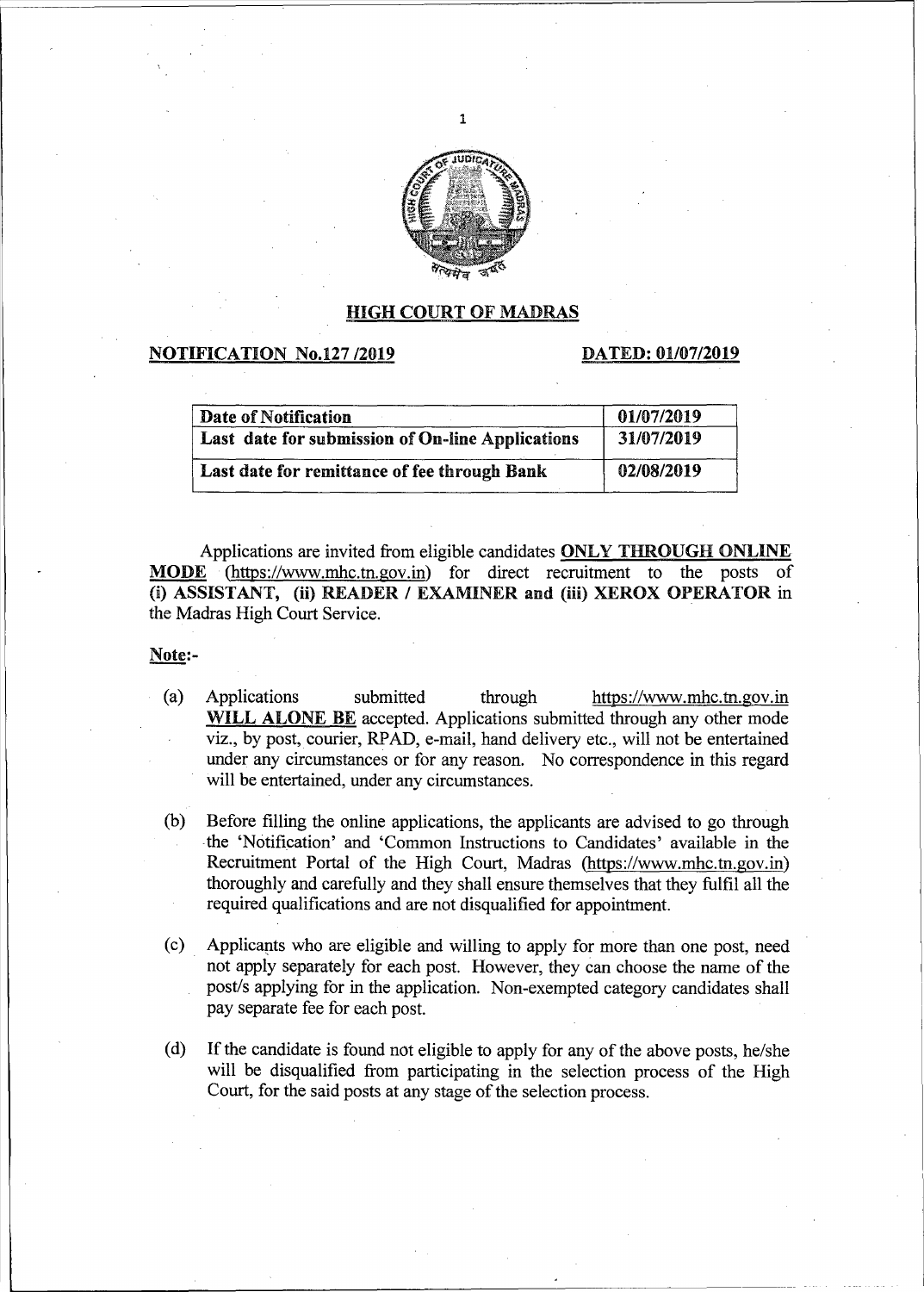# 2. NUMBER OF VACANCIES AND PAY SCALE:

| SI.<br>No. | <b>NAME OF THE</b><br><b>POST</b> | <b>SCALE OF PAY</b><br>(Revised)  | NO. OF<br><b>VACANCIES</b>                |
|------------|-----------------------------------|-----------------------------------|-------------------------------------------|
|            | Assistant                         | Rs.20,000-63,600/-<br>$(Level-9)$ | $117+2* = 119$<br>(*Backlog<br>vacancies) |
|            | Reader/Examiner                   | Rs.19,500-62,000/-<br>$(Level-8)$ | 142                                       |
| 3.         | Xerox Operator                    | Rs.16,600-52,400/-<br>$(Level-3)$ |                                           |

# 3. DISTRIBUTION OF VACANCIES:-

| <b>Assistant</b>         |                             |
|--------------------------|-----------------------------|
| <b>Reader / Examiner</b> | As provided in the Annexure |
| <b>Xerox Operator</b>    |                             |

# NOTE:

The number of vacancies advertised for the posts are only approximate and are liable for increase or decrease with reference to vacancy position at any time before finalisation of selection.

# 4.QUALIFICATION:-

(A) AGE (as on  $01.07.2019$ ):-

| Sl.<br>No. | Category of Applicant                                                                                                                                                                                                                                                                                                            | Minimum<br>Age (should<br>have<br>completed) | Maximum Age<br>(should not<br>have<br>completed) |
|------------|----------------------------------------------------------------------------------------------------------------------------------------------------------------------------------------------------------------------------------------------------------------------------------------------------------------------------------|----------------------------------------------|--------------------------------------------------|
|            | For reserved categories <i>i.e.</i><br>SC/SC(A)/ST/MBC & DC/BC/BCM                                                                                                                                                                                                                                                               | 18 years                                     | 35 years                                         |
| 2.         | For Others/ Unreserved categories [i.e.,<br>Applicants not belonging to $SC / SC(A) / ST$<br>/ MBC & DC / BC and BCM] [Persons<br>belonging to other States / Union Territories<br>i.e. except the State of Tamil Nadu and the<br>Union Territory of Puducherry, will be<br>treated only as 'Unreserved category<br>candidates'] | 18 years                                     | 30 years                                         |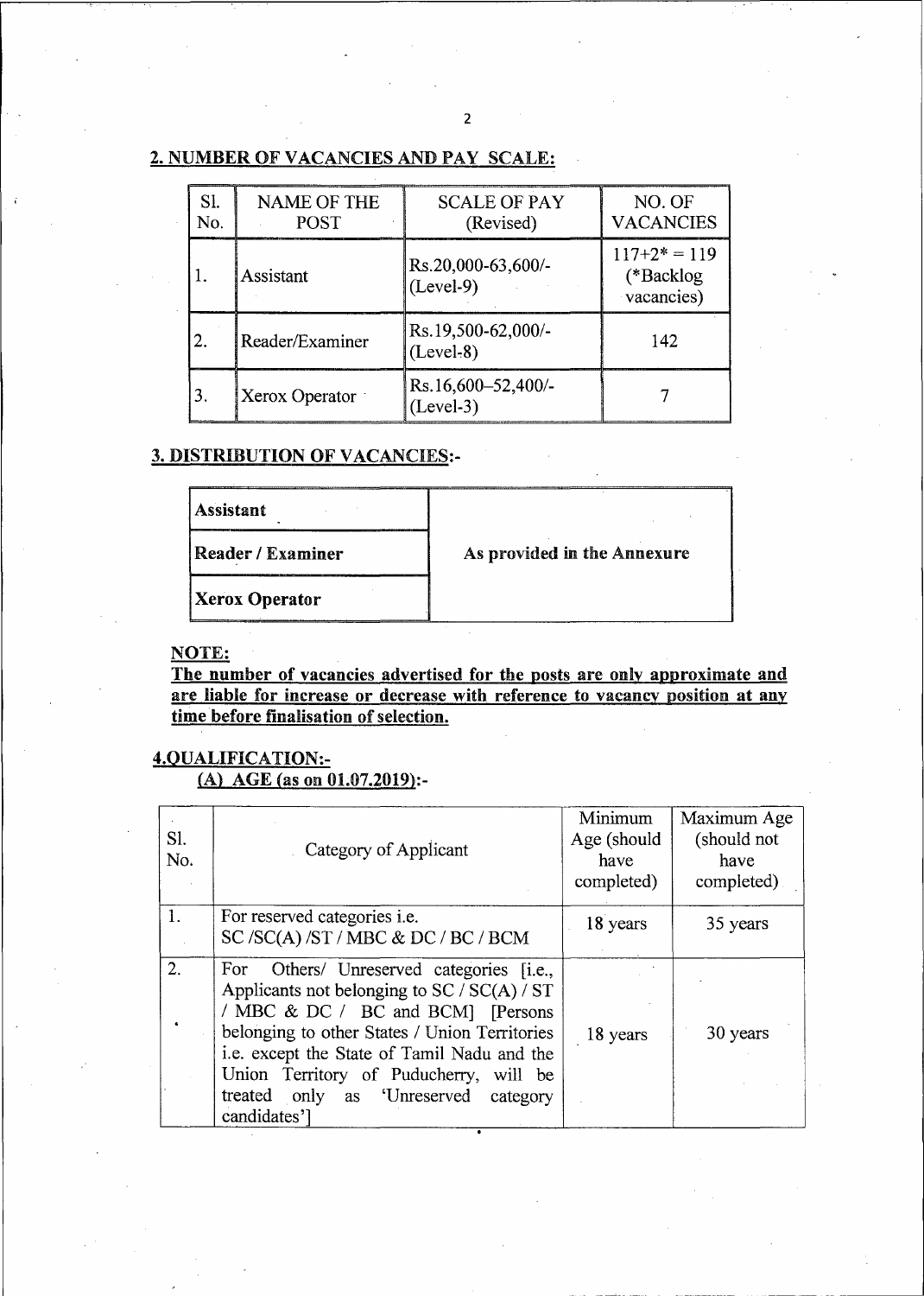| For In-Service candidates                                                                                                                                                                                                                                                                                                                                  |          |          |
|------------------------------------------------------------------------------------------------------------------------------------------------------------------------------------------------------------------------------------------------------------------------------------------------------------------------------------------------------------|----------|----------|
| ["In Service candidate" means -<br>Fulltime member or approved / unapproved<br>probationer of the Madras High Court<br>Service or Tamil Nadu Judicial Ministerial<br>Service or the Person appointed and<br>continuing in service as "Co-Terminus"<br>employee in the Madras High Court Service<br>as on the date of publication of this<br>Notification.] | 18 years | 45 years |

#### Explanation-

(i) Candidates should not have been born after 01.07.2001 and should not have been born before:

(a) 02.07.1984 (in case of reserved categories viz. SC /  $SC(A)$  /  $ST$  / MBC&DC / BC / BCM)

(b) 02.07.1989 (in case of 'Others' i.e., unreserved category candidates . / Candidates from other States / Union Territories)

(c) 02.07.1974 (in case of 'In-service' candidates)

(ii) The Persons belonging to the State of Tamil Nadu / Union Territory of Puducherry and belonging to one of the communities viz., Scheduled Caste or Scheduled Caste (Arunthathiars) or Scheduled Tribe or Most Backward Classes & Denotified Communities or Backward Classes and Backward Classes (Muslims), as the case may be, will alone be treated as belonging to the respective communities. The Persons belonging to other States / Union Territories (i.e. except the State of Tamil Nadu and Union Territory of Puducherry) will be treated only as 'Unreserved Category', even though they may belong to one of the reserved communities in their respective States or Union Territories. Therefore, they cannot seek either age relaxation or reservation in appointment or fee concession, under any circumstances. They are required to fill up their category as "Unreserved Category (UR)" in the application form and can compete only under "Unreserved Category (UR)", by paying requisite fee. Applications of other State / other Union Territory candidates i.e. except the State of Tamil Nadu and Union Territory of Puducberry, who have applied by citing their communal status in their respective States / Union Territories and without paying prescribed fee and who are age barred (if they have completed 30 years of age as on 1.7.2019) will be summarily rejected and no correspondence in this regard will be entertained.

. (iii) No special age concession is applicable for Differently Abled Candidates, Destitute Widow and Ex-Servicemen.

(iv) The applicants who are full time members or approved / unapproved probationers in the Madras High Court Service or Tamil Nadu Judicial Ministerial Service should obtain "No Objection Certificate" from their Head of Department / Appointing Authority, as prescribed in Annexure-B of the Common Instructions to

3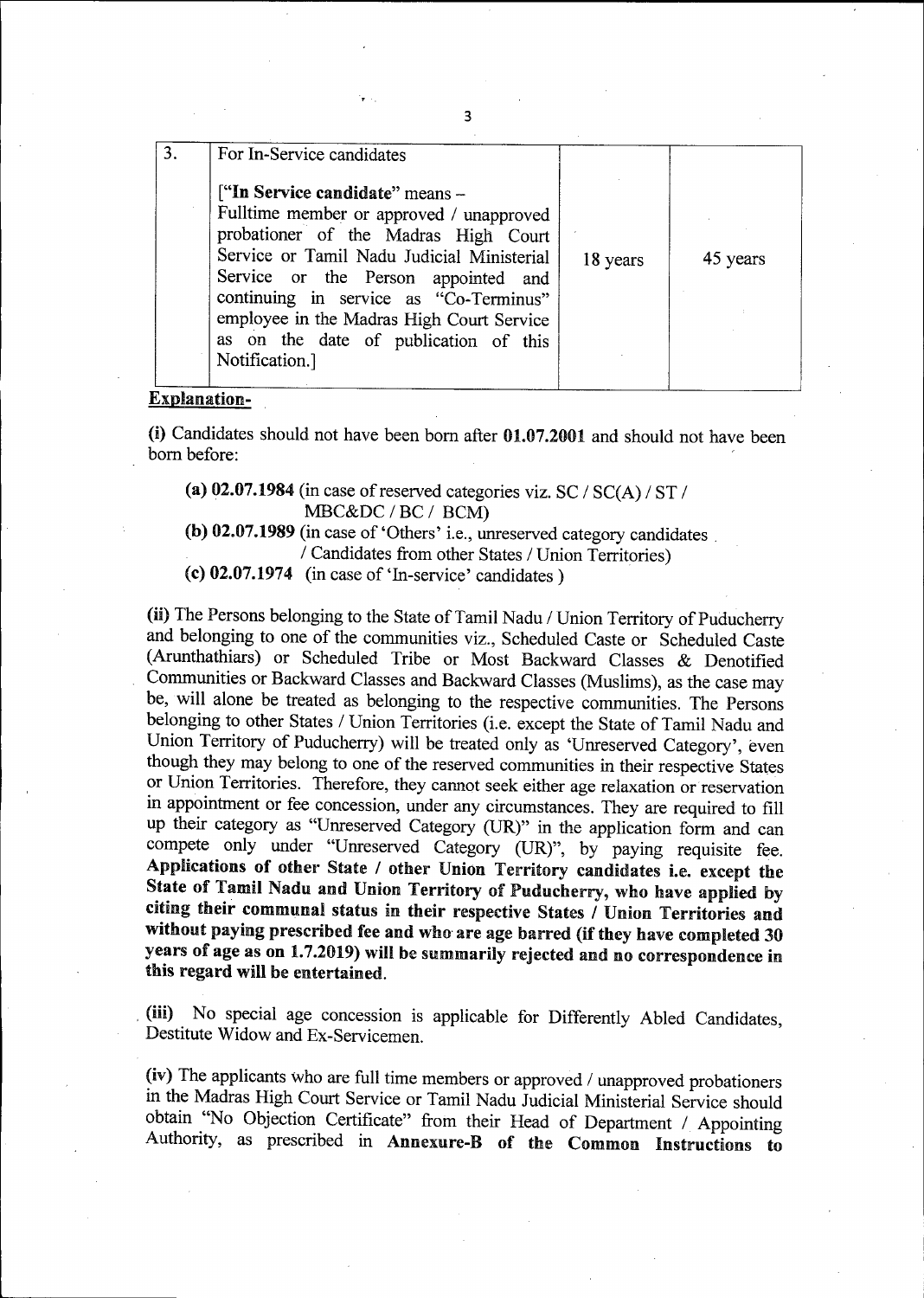Candidates, subsequent to this Notification and shall produce the same whenever called for. Failure to produce the 'No Objection Certificate', when called for, will lead to rejection of their candidature. However, such candidates need not submit their applications through proper channel. They can submit their on-line applications directly, after duly informing their Head of Department / Appointing Authority in writing. However, 'No Objection Certificate' is not necessary in the case of the coterminus employees working in the Madras High Court as on the date of publication of this Notification.

| SI.<br>No.       | <b>Name of the Post</b>  | <b>Educational and Technical</b><br><b>Qualifications</b>                                                                                                                                                                                                          |  |
|------------------|--------------------------|--------------------------------------------------------------------------------------------------------------------------------------------------------------------------------------------------------------------------------------------------------------------|--|
| $\overline{1}$ . | <b>Assistant</b>         | Any Bachelor Degree in Science, Arts,<br>Commerce, Engineering, Medicine, or any other<br>discipline of a recognised University in Indian<br>Union, in $10+2+3$ or $11+1+3$ pattern.                                                                               |  |
|                  |                          | Preference will be given to the candidates<br>having qualification in Computer on Office<br>Automation' conducted by the Director of<br>Technical Education or any other Diploma<br>Degree Course in Computer from a recognized<br>University in the Indian Union. |  |
| 2.               | <b>Reader / Examiner</b> | Any Bachelor Degree in Science, Arts,<br>Commerce, Engineering, Medicine, or any other<br>discipline of a recognised University in Indian<br>Union, in $10+2+3$ or $11+1+3$ pattern.                                                                               |  |
| 3.               | <b>Xerox Operator</b>    |                                                                                                                                                                                                                                                                    |  |

### B. EDUCATIONAL AND TECHNICAL QUALIFICATIONS:

# 5. EXAMINATION FEE:-

| $SI.$ No. | Category                                                                                                                                                       | Amount                    |
|-----------|----------------------------------------------------------------------------------------------------------------------------------------------------------------|---------------------------|
| $\rm(i)$  | BC / BCM / MBC & DC / Others                                                                                                                                   | Rs.300/- for each<br>post |
| (ii)      | SC / SC(A) / ST<br>(Fee exemption is applicable only to SC / SC(A)<br>/ ST candidates belonging to the State of Tamil<br>Nadu / Union Territory of Puducherry) | <b>Total Exemption</b>    |

4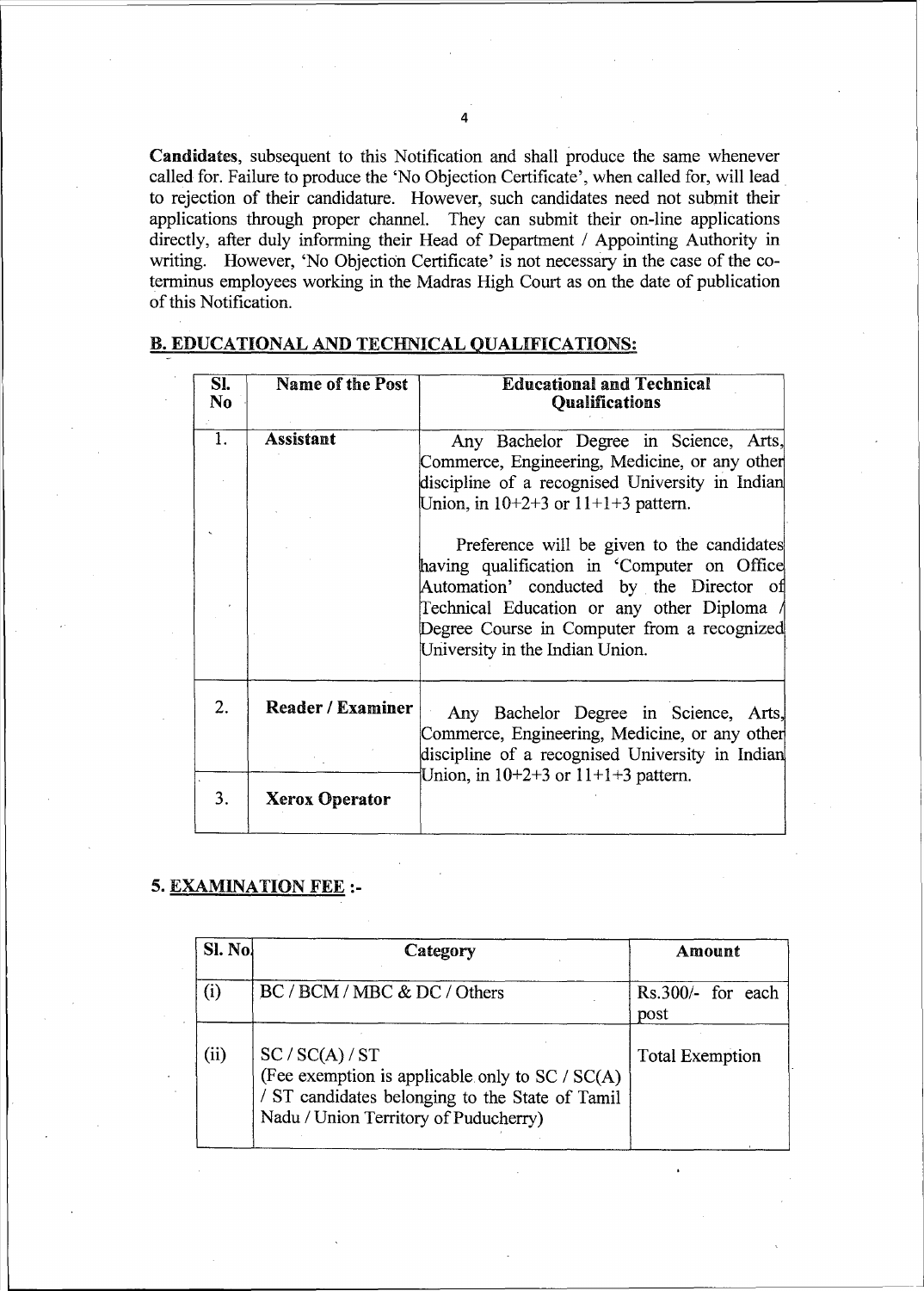| (iii) | Differently Abled Persons and Destitute Widow     |                 |
|-------|---------------------------------------------------|-----------------|
|       | of all communities:                               |                 |
|       | (a) For differently Abled Persons, the disability | Total Exemption |
|       | should not be less than 40% [Benchmark            |                 |
|       | Disabilities]                                     |                 |
|       | (b) For Destitute Widows, the Destitute Widow     |                 |
|       | Certificate should have been obtained from        |                 |
|       | Revenue Divisional Officer / Sub Collector /      |                 |
|       | <b>Assistant Collector.</b>                       |                 |

#### Note:

- 1. Persons claiming Fee concession referred to above and other claims made in the application, have to produce evidence for such claims as and when called for. Otherwise, their applications will be summarily rejected and no correspondence in this regard will be entertained.
- 2. The application of the candidate who makes false claim/suppression of information for fee concession or age relaxation or any other benefits will be rejected at any stage of selection.

# 6. MODE OF SELECTION:-

The selection of candidates will be based on (a) Written Examination, (b) English Language Proficiency Test and (c) oral test in the following manner:

# (A) WRITTEN EXAMINATION: (MAXIMUM MARKS: 100)

The Written Examination will consist of 100 multiple choice questions (objective type) in OMR Answer Sheets. Each question will carry one mark. Duration: 120 minutes. The question paper will consist of

|         | PART-A: General English (Tamil Nadu State syllabus - SSLC |                      | Minimum    |
|---------|-----------------------------------------------------------|----------------------|------------|
|         | Standard)                                                 | $(35 \text{ Marks})$ | Qualifying |
|         |                                                           |                      | Marks: 11  |
| PART-B: | General Tamil (Tamil Nadu State syllabus - SSLC           |                      | Minimum    |
|         | Standard)<br>$(15 \text{ Marks})$                         |                      | Qualifying |
|         |                                                           |                      | Marks: 5   |
| PART-C: | (i)General Knowledge,                                     |                      | Minimum    |
|         | (ii)Numerical and Mental Ability                          | Degree standard      | Qualifying |
|         | (iii) Analytical and Reasoning Skills                     |                      | Marks: 15  |
|         | (iv) General Intelligence                                 |                      |            |
|         |                                                           |                      |            |
|         | (v) Basic knowledge in Computers                          |                      |            |
|         | (In all, for 50 Marks)                                    |                      |            |

#### Note:-

 $\triangleright$  The questions in Part - C of the Written Examination, will be bi-lingual i.e. both in English and Tamil. In case of any inconsistency between English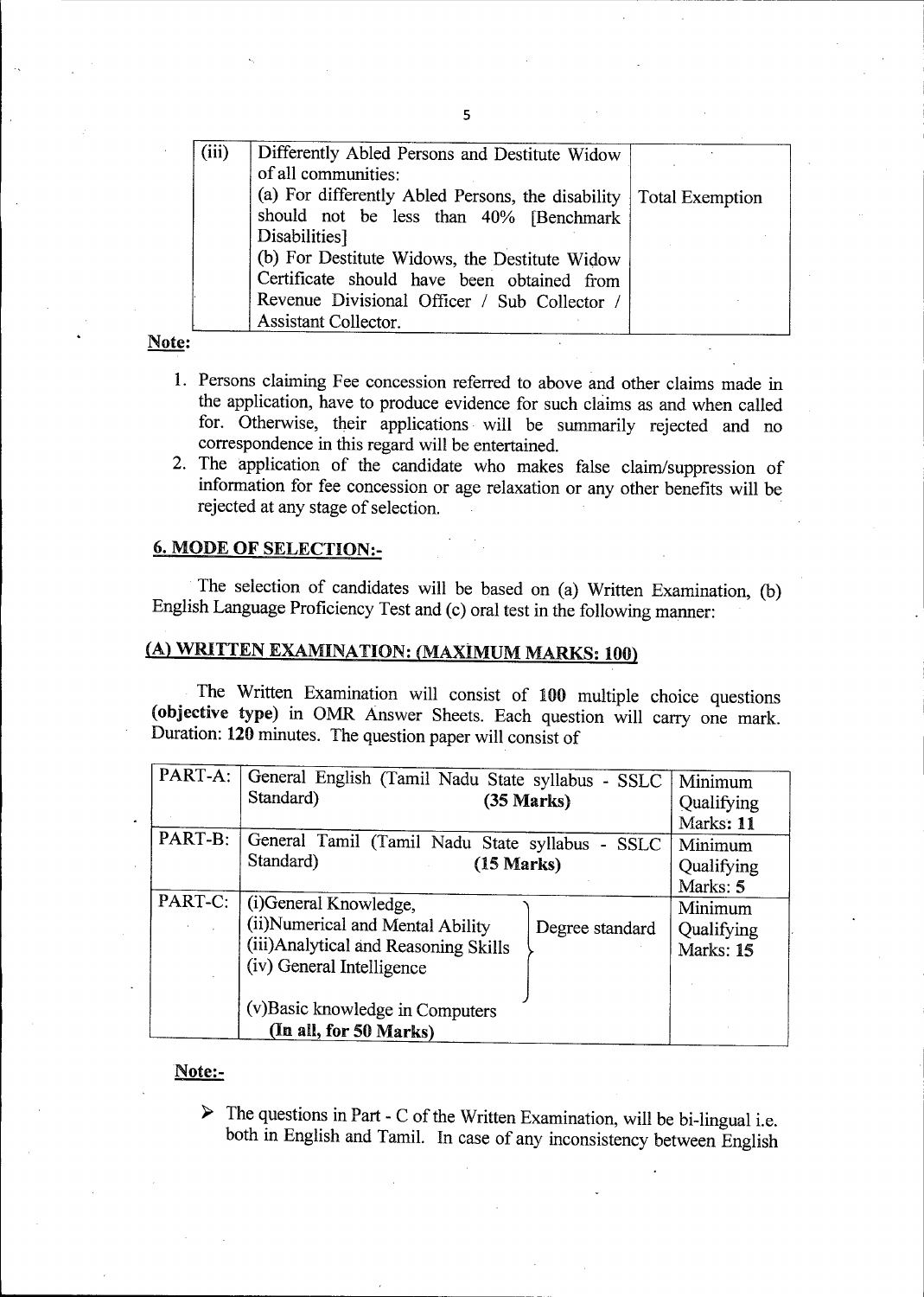and Tamil versions of the questions, the English version will prevail over the Tamil version.

- *»* The candidates for English Language Proficiency Test will be shortlisted, based on merit in the Written Examination, at a ratio not exceeding 10 times the number of vacancies or as may be decided by the Hon'ble High Court, following the rule of reservation. However, in each reservation group, all the candidates, who secure the same mark as that of the cut-off mark for their reservation group in the Written Examination, will be admitted to the English Language Proficiency Test. Therefore, mere securing the minimum qualifying marks in the Written Examination will not confer any right on the candidate to get qualified for the English Language Proficiency Test.
- *»* Any representation from candidates for changing the dates of examination <sup>I</sup> selection process, change of examination centre, for relaxation of conditions mentioned in the advertisement or exam related direction or guidelines or minimum marks or qualification / requirement etc. or for revaluation / re-totalling will not be entertained, under any circumstances.

### (B) ENGLISH LANGUAGE PROFICIENCY TEST (DESCRIPTIVE TYPE): MAXIMUM MARKS: 100. DURATION: 120 MINUTES. (MINIMUM QUALIFYING MARKS:30)

#### Syllabus (Tamil Nadu State syllabus - SSLC Standard)

(i) Word, Phrases, Synonyms, Antonyms.

(ii) Essay writing on general topics.

(iii) Precise Writing.

(iv) Grammar.

(v) Translation From Tamil to English.

(iv) Letter writing (formal).

(vii) Summary writing.

(viii) Legal terms.

#### (C) ORAL TEST: (MAXIMUM MARKS: 15) (MINIMUM QUALIFYING MARKS: 5 ):

(i) For Oral Test, the candidates will be shortlisted as per merit based on the combined marks secured by them in the Written Examination and English Language Proficiency Test, in the ratio of 1:2 or 1:3 or such number as may be decided by the Hon'ble High Court with reference to the number of vacancies from and out of the qualified candidates in Written Examination and English Proficiency Test, following the rule of reservation, for each post separately.

(The object of Oral Test is to assess the suitability of the candidates, by judging their mental alertness, skills, attitude, ethics, character, communication skill etc.)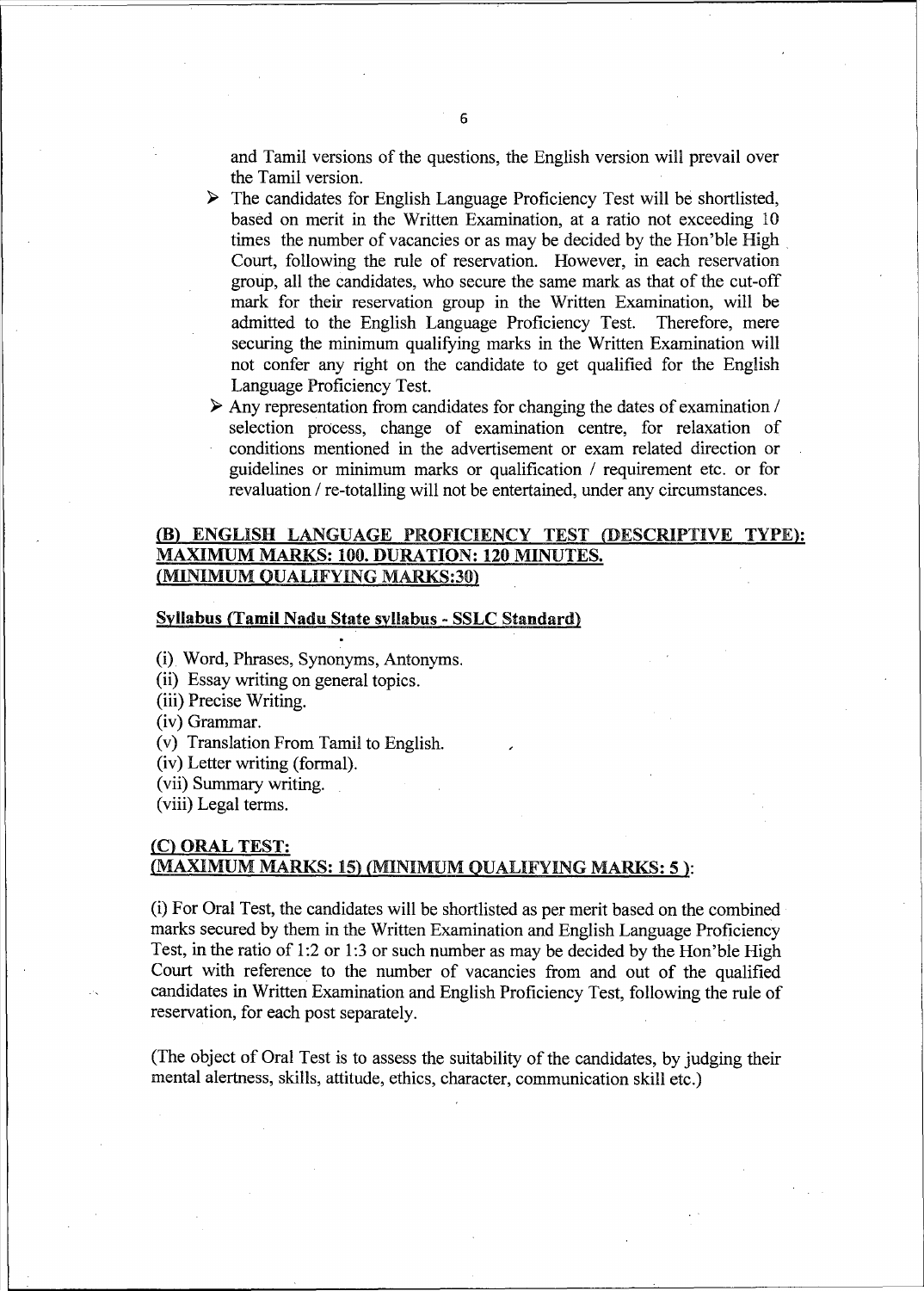(ii) Before Oral Test, the candidates shortlisted for the post of Assistant will be tested on their computer skills in Microsoft Word, Excel, Power point and Open Office as part of Oral Test.

(iii) Likewise, before Oral Test, the candidates shortlisted for the post of Xerox Operator, will be tested on their skill to operate the Xerox Machine, as part of Oral Test.

# 7. PREPARATION OF SELECTION LIST:

Selection of candidates will be made on the basis of combined marks secured by the candidates in the written examination, English Language Proficiency Test and Oral Test, as per-merit by following the Rule of reservation, for each post separately.

#### 8. PLACE OF POSTING:

The selected candidates will be posted either at the Principal Seat at Madras or at Madurai Bench of the Madras High Court or Tamil Nadu State Judicial Academy, Chennai or Regional Centre of Tamil Nadu State Judicial Academy at Coimbatore or Madurai and are also liable to be transferred from one place to another at any time, depending on the administrative needs and exigencies.

#### 9. EXAMINATION CENTRES:

(a) The Written Examination will be held at Chennai and/or any other place as may be decided by the Madras High Court. Request for change of venue will not be entertained under any circumstances.

(b) The English Language Proficiency Test and the Oral Test will be held at Chennai and the dates of the same will be intimated to the eligible candidates in due course, after written examination by Notification in the Recruitment Portal of the High Court, Madras.

(c) No TA/DA will be paid to the candidates to appear for the Written Examination / English Language Proficiency Test / Oral Test.

### HIGH COURT, MADRAS DATED: 01/07/2019

### C. KUMARAPPAN REGISTRAR GENERAL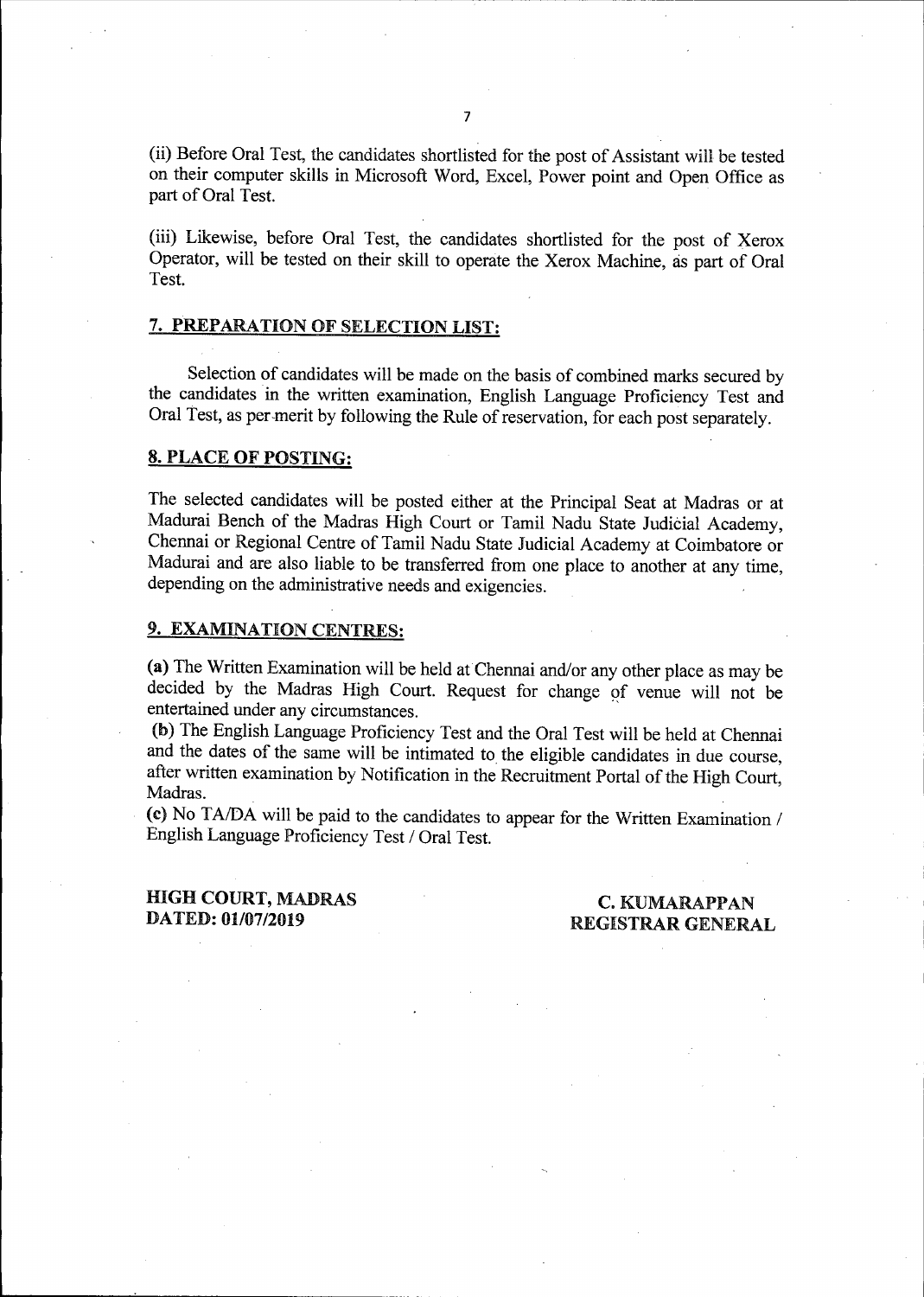# **ANNEXURE TO NOTIFICATION NO.127/2019** DISTRIBUTION OF VACANCIES FOR THE POST OF ASSISTANT

| SI.                            | Category                                                            | <b>Backlog</b><br>vacancies | No. of                  | <b>Total</b>            |
|--------------------------------|---------------------------------------------------------------------|-----------------------------|-------------------------|-------------------------|
| No.                            | GT                                                                  |                             | vacancies               |                         |
| $\mathbf{1}$<br>$\overline{2}$ |                                                                     | 0<br>$\overline{0}$         | 19<br>$\mathbf{1}$      | 19<br>$\mathbf{1}$      |
|                                | GT (EX-SER)                                                         |                             | 5                       |                         |
| 3                              | GT (PSTM)                                                           | $\mathbf 0$                 |                         | 5<br>$\overline{7}$     |
| 4                              | GT (W)                                                              | $\mathbf 0$                 | $\overline{\mathbf{7}}$ |                         |
| 5                              | GT (W)(DW)                                                          | $\overline{0}$              | $\mathbf{1}$            | $\mathbf{1}$            |
| 6                              | GT (W) (PSTM)                                                       | $\overline{0}$              | $\overline{2}$          | $\mathbf{2}$            |
| $\overline{\phantom{a}}$       | GT (W) (Deaf and Hard of Hearing)                                   | $\overline{0}$              | 1                       | $\mathbf{1}$            |
| 8                              | BC (Other than Backward Class Muslim)                               | $\overline{0}$              | 15                      | 15                      |
| 9                              | BC (Other than Backward Class Muslim) (EX-SER)                      | $\overline{0}$              | $\mathbf{2}$            | $\overline{2}$          |
| 10                             | BC (Other than Backward Class Muslim) (PSTM)                        | $\overline{0}$              | 4                       | 4                       |
| 11.                            | BC.(Other than Backward Class Muslim) (W)                           | $\overline{0}$              | 6                       | 6                       |
| 12                             | BC (Other than Backward Class Muslim) (W)(DW)                       | $\mathbf 0$                 | $\mathbf{1}$            | 1                       |
| 13                             | BC (Other than Backward Class Muslim) (W)(PSTM)                     | $\overline{0}$              | $\overline{2}$          | $\overline{2}$          |
| 14                             | BC (Other than Backward Class Muslim) (Blindness and Low<br>Vision) | $\mathbf 0$                 | 1                       | 1                       |
|                                | BC (Other than Backward Class Muslim) (Autism,                      |                             |                         |                         |
| 15                             | Intellectual disability, specific Learning disability Mental        | $\mathbf 0$                 | $\mathbf{1}$            | 1                       |
|                                | illness / Multiple disability)                                      |                             |                         |                         |
| 16                             | BC(M)                                                               | $\mathbf 0$                 | $\mathbf{1}$            | $\mathbf{1}$            |
| 17                             | BC(M)(W)                                                            | $\mathbf 0$                 | $\mathbf{1}$            | 1                       |
| 18                             | BC(M)(W)(DW)                                                        | $\mathbf 0$                 | 1                       | 1                       |
| 19                             | BC(M) (PSTM)                                                        | 0                           | $\mathbf{1}$            | 1                       |
| 20                             | MBC/DC                                                              | $\mathbf 0$                 | 11                      | 11                      |
| 21                             | MBC/DC (EX-SER)                                                     | $\mathbf 0$                 | $\overline{2}$          | $\overline{2}$          |
| 22                             | MBC/DC (PSTM)                                                       | 0                           | $\overline{\mathbf{3}}$ | $\overline{\mathbf{3}}$ |
| 23                             | MBC/DC(W)                                                           | $\mathbf{1}$                | 5                       | 6                       |
| 24                             | MBC/DC(W) (DW)                                                      | $\mathbf{1}$                | $\mathbf 0$             | $\mathbf{1}$            |
| 25 <sub>1</sub>                | MBC/DC(W) (PSTM)                                                    | $\pmb{0}$                   | $\mathbf{2}$            | $\mathbf{2}$            |
| 26                             | <b>SC</b>                                                           | $\mathbf 0$                 | 8                       | 8                       |
| 27                             | SC (EX-SER)                                                         | $\mathbf 0$                 | 1                       | $\mathbf{1}$            |
| 28                             | SC (PSTM)                                                           | $\mathbf 0$                 | $\overline{2}$          | $\overline{2}$          |
| 29.                            | SC(W)                                                               | $\mathbf 0$                 | 4                       | 4                       |
| 30                             | SC(W) (PSTM)                                                        | $\mathbf 0$                 | $\mathbf{1}$            | $\mathbf{1}$            |
|                                | SC (Locomotor disability including cerebral palsy, Leprosy          |                             |                         |                         |
| 31                             | cured, dwarfism, Acid attack victims and Muscular                   | 0                           | $\mathbf{1}$            | $\mathbf{1}$            |
|                                | Dystrophy)                                                          |                             |                         |                         |
| 32 <sub>2</sub>                | SC(A)                                                               | $\mathbf 0$                 | $\overline{2}$          | $\overline{2}$          |
| 33                             | SC(A)(W)(PSTM)                                                      | 0                           | $\mathbf{1}$ .          | $\mathbf{1}$            |
| 34                             | <b>ST</b>                                                           | 0                           | $\mathbf{1}$            | $\mathbf{1}$            |
| 35                             | ST (PSTM)                                                           | $\mathbf 0$                 | $\mathbf{1}$            | $\mathbf{1}$            |
|                                | <b>GRAND TOTAL</b>                                                  | $\overline{2}$              | $-117$                  | 119                     |

'---------------------------------- -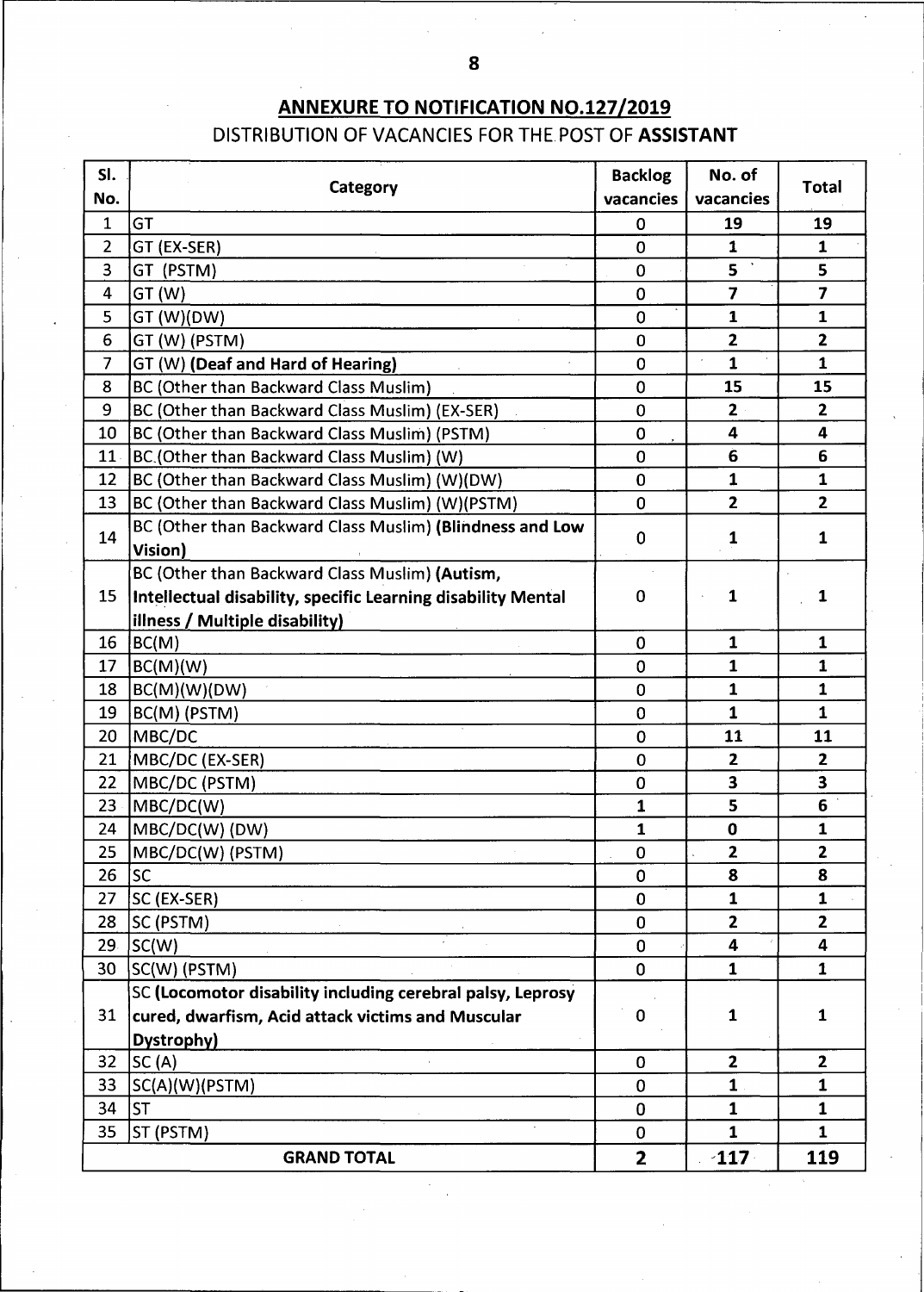# DISTRIBUTION OF VACANCIES FOR THE POST OF READER/ EXAMINER

| $\mathbf{1}$<br>GT<br>23<br>2<br>$\overline{2}$<br>GT (EX-SER)<br>3<br>6<br>GT (PSTM)<br>GT (W)<br>4<br>10<br>$\mathbf{z}$<br>GT (W)(DW)<br>5<br>6<br>$\mathbf{2}$<br>GT (W) (PSTM)<br>7<br>BC (Other than Backward Class Muslim)<br>18<br>BC (Other than Backward Class Muslim) (EX-SER)<br>8<br>1<br>9<br>BC (Other than Backward Class Muslim) (PSTM)<br>5<br>10<br>BC (Other than Backward Class Muslim) (EX-SER) (PSTM)<br>1<br>BC (Other than Backward Class Muslim) (W)<br>$\overline{7}$<br>11<br>12<br>BC (Other than Backward Class Muslim) (W)(DW)<br>$\mathbf{1}$<br>$\overline{2}$<br>13<br>BC (Other than Backward Class Muslim) (W)(PSTM)<br>14<br>BC (Other than Backward Class Muslim) (Blindness and Low Vision)<br>$\mathbf{1}$<br>BC (Other than Backward Class Muslim) (W) (Autism, Intellectual disability,<br>15<br>1<br>specific Learning disability Mental illness / Multiple disability)<br>16<br>3<br>BC(M)<br>17<br>BC(M)(W)<br>$\overline{2}$<br>18<br>MBC/DC<br>14<br>MBC / DC (EX-SER)<br>19<br>1<br>3<br>20<br>MBC/DC (PSTM)<br>21<br>MBC/DC(W)<br>6<br>22<br>MBC/DC (W) (DW)<br>$\mathbf{1}$<br>23<br>MBC/DC(W) (PSTM)<br>$\mathbf{1}$<br>MBC/DC (Blindness and Low vision)<br>24<br>1<br>25<br>MBC/DC (Deaf and Hard of Hearing)<br>1<br>26<br><b>SC</b><br>10<br>27<br>SC (EX-SER)<br>$\mathbf{1}$<br>28<br>SC (PSTM)<br>3<br>29<br>SC(W)<br>4<br>$\mathbf{1}^{\mathsf{T}}$<br>30<br>$SC(W)$ (DW)<br>31<br>SC(W) (PSTM)<br>$\mathbf{1}$<br>SC (Locomotor disability including cerebral palsy, Leprosy cured, dwarfism,<br>32<br>1<br><b>Acid attack victims and Muscular Dystrophy)</b><br>33<br>SC(A)<br>3<br>34<br>$SC(A)$ (W)<br>$\mathbf{1}$<br>35<br>SC(A)(W)(PSTM)<br>1<br>36<br><b>ST</b><br>$\overline{\mathbf{1}}$<br><b>TOTAL</b><br>142 | Sl.No. | Category | No. of           |
|---------------------------------------------------------------------------------------------------------------------------------------------------------------------------------------------------------------------------------------------------------------------------------------------------------------------------------------------------------------------------------------------------------------------------------------------------------------------------------------------------------------------------------------------------------------------------------------------------------------------------------------------------------------------------------------------------------------------------------------------------------------------------------------------------------------------------------------------------------------------------------------------------------------------------------------------------------------------------------------------------------------------------------------------------------------------------------------------------------------------------------------------------------------------------------------------------------------------------------------------------------------------------------------------------------------------------------------------------------------------------------------------------------------------------------------------------------------------------------------------------------------------------------------------------------------------------------------------------------------------------------------------------------------------------------------------------------------------------------------------------------------------------------------|--------|----------|------------------|
|                                                                                                                                                                                                                                                                                                                                                                                                                                                                                                                                                                                                                                                                                                                                                                                                                                                                                                                                                                                                                                                                                                                                                                                                                                                                                                                                                                                                                                                                                                                                                                                                                                                                                                                                                                                       |        |          | <b>vacancies</b> |
|                                                                                                                                                                                                                                                                                                                                                                                                                                                                                                                                                                                                                                                                                                                                                                                                                                                                                                                                                                                                                                                                                                                                                                                                                                                                                                                                                                                                                                                                                                                                                                                                                                                                                                                                                                                       |        |          |                  |
|                                                                                                                                                                                                                                                                                                                                                                                                                                                                                                                                                                                                                                                                                                                                                                                                                                                                                                                                                                                                                                                                                                                                                                                                                                                                                                                                                                                                                                                                                                                                                                                                                                                                                                                                                                                       |        |          |                  |
|                                                                                                                                                                                                                                                                                                                                                                                                                                                                                                                                                                                                                                                                                                                                                                                                                                                                                                                                                                                                                                                                                                                                                                                                                                                                                                                                                                                                                                                                                                                                                                                                                                                                                                                                                                                       |        |          |                  |
|                                                                                                                                                                                                                                                                                                                                                                                                                                                                                                                                                                                                                                                                                                                                                                                                                                                                                                                                                                                                                                                                                                                                                                                                                                                                                                                                                                                                                                                                                                                                                                                                                                                                                                                                                                                       |        |          |                  |
|                                                                                                                                                                                                                                                                                                                                                                                                                                                                                                                                                                                                                                                                                                                                                                                                                                                                                                                                                                                                                                                                                                                                                                                                                                                                                                                                                                                                                                                                                                                                                                                                                                                                                                                                                                                       |        |          |                  |
|                                                                                                                                                                                                                                                                                                                                                                                                                                                                                                                                                                                                                                                                                                                                                                                                                                                                                                                                                                                                                                                                                                                                                                                                                                                                                                                                                                                                                                                                                                                                                                                                                                                                                                                                                                                       |        |          |                  |
|                                                                                                                                                                                                                                                                                                                                                                                                                                                                                                                                                                                                                                                                                                                                                                                                                                                                                                                                                                                                                                                                                                                                                                                                                                                                                                                                                                                                                                                                                                                                                                                                                                                                                                                                                                                       |        |          |                  |
|                                                                                                                                                                                                                                                                                                                                                                                                                                                                                                                                                                                                                                                                                                                                                                                                                                                                                                                                                                                                                                                                                                                                                                                                                                                                                                                                                                                                                                                                                                                                                                                                                                                                                                                                                                                       |        |          |                  |
|                                                                                                                                                                                                                                                                                                                                                                                                                                                                                                                                                                                                                                                                                                                                                                                                                                                                                                                                                                                                                                                                                                                                                                                                                                                                                                                                                                                                                                                                                                                                                                                                                                                                                                                                                                                       |        |          |                  |
|                                                                                                                                                                                                                                                                                                                                                                                                                                                                                                                                                                                                                                                                                                                                                                                                                                                                                                                                                                                                                                                                                                                                                                                                                                                                                                                                                                                                                                                                                                                                                                                                                                                                                                                                                                                       |        |          |                  |
|                                                                                                                                                                                                                                                                                                                                                                                                                                                                                                                                                                                                                                                                                                                                                                                                                                                                                                                                                                                                                                                                                                                                                                                                                                                                                                                                                                                                                                                                                                                                                                                                                                                                                                                                                                                       |        |          |                  |
|                                                                                                                                                                                                                                                                                                                                                                                                                                                                                                                                                                                                                                                                                                                                                                                                                                                                                                                                                                                                                                                                                                                                                                                                                                                                                                                                                                                                                                                                                                                                                                                                                                                                                                                                                                                       |        |          |                  |
|                                                                                                                                                                                                                                                                                                                                                                                                                                                                                                                                                                                                                                                                                                                                                                                                                                                                                                                                                                                                                                                                                                                                                                                                                                                                                                                                                                                                                                                                                                                                                                                                                                                                                                                                                                                       |        |          |                  |
|                                                                                                                                                                                                                                                                                                                                                                                                                                                                                                                                                                                                                                                                                                                                                                                                                                                                                                                                                                                                                                                                                                                                                                                                                                                                                                                                                                                                                                                                                                                                                                                                                                                                                                                                                                                       |        |          |                  |
|                                                                                                                                                                                                                                                                                                                                                                                                                                                                                                                                                                                                                                                                                                                                                                                                                                                                                                                                                                                                                                                                                                                                                                                                                                                                                                                                                                                                                                                                                                                                                                                                                                                                                                                                                                                       |        |          |                  |
|                                                                                                                                                                                                                                                                                                                                                                                                                                                                                                                                                                                                                                                                                                                                                                                                                                                                                                                                                                                                                                                                                                                                                                                                                                                                                                                                                                                                                                                                                                                                                                                                                                                                                                                                                                                       |        |          |                  |
|                                                                                                                                                                                                                                                                                                                                                                                                                                                                                                                                                                                                                                                                                                                                                                                                                                                                                                                                                                                                                                                                                                                                                                                                                                                                                                                                                                                                                                                                                                                                                                                                                                                                                                                                                                                       |        |          |                  |
|                                                                                                                                                                                                                                                                                                                                                                                                                                                                                                                                                                                                                                                                                                                                                                                                                                                                                                                                                                                                                                                                                                                                                                                                                                                                                                                                                                                                                                                                                                                                                                                                                                                                                                                                                                                       |        |          |                  |
|                                                                                                                                                                                                                                                                                                                                                                                                                                                                                                                                                                                                                                                                                                                                                                                                                                                                                                                                                                                                                                                                                                                                                                                                                                                                                                                                                                                                                                                                                                                                                                                                                                                                                                                                                                                       |        |          |                  |
|                                                                                                                                                                                                                                                                                                                                                                                                                                                                                                                                                                                                                                                                                                                                                                                                                                                                                                                                                                                                                                                                                                                                                                                                                                                                                                                                                                                                                                                                                                                                                                                                                                                                                                                                                                                       |        |          |                  |
|                                                                                                                                                                                                                                                                                                                                                                                                                                                                                                                                                                                                                                                                                                                                                                                                                                                                                                                                                                                                                                                                                                                                                                                                                                                                                                                                                                                                                                                                                                                                                                                                                                                                                                                                                                                       |        |          |                  |
|                                                                                                                                                                                                                                                                                                                                                                                                                                                                                                                                                                                                                                                                                                                                                                                                                                                                                                                                                                                                                                                                                                                                                                                                                                                                                                                                                                                                                                                                                                                                                                                                                                                                                                                                                                                       |        |          |                  |
|                                                                                                                                                                                                                                                                                                                                                                                                                                                                                                                                                                                                                                                                                                                                                                                                                                                                                                                                                                                                                                                                                                                                                                                                                                                                                                                                                                                                                                                                                                                                                                                                                                                                                                                                                                                       |        |          |                  |
|                                                                                                                                                                                                                                                                                                                                                                                                                                                                                                                                                                                                                                                                                                                                                                                                                                                                                                                                                                                                                                                                                                                                                                                                                                                                                                                                                                                                                                                                                                                                                                                                                                                                                                                                                                                       |        |          |                  |
|                                                                                                                                                                                                                                                                                                                                                                                                                                                                                                                                                                                                                                                                                                                                                                                                                                                                                                                                                                                                                                                                                                                                                                                                                                                                                                                                                                                                                                                                                                                                                                                                                                                                                                                                                                                       |        |          |                  |
|                                                                                                                                                                                                                                                                                                                                                                                                                                                                                                                                                                                                                                                                                                                                                                                                                                                                                                                                                                                                                                                                                                                                                                                                                                                                                                                                                                                                                                                                                                                                                                                                                                                                                                                                                                                       |        |          |                  |
|                                                                                                                                                                                                                                                                                                                                                                                                                                                                                                                                                                                                                                                                                                                                                                                                                                                                                                                                                                                                                                                                                                                                                                                                                                                                                                                                                                                                                                                                                                                                                                                                                                                                                                                                                                                       |        |          |                  |
|                                                                                                                                                                                                                                                                                                                                                                                                                                                                                                                                                                                                                                                                                                                                                                                                                                                                                                                                                                                                                                                                                                                                                                                                                                                                                                                                                                                                                                                                                                                                                                                                                                                                                                                                                                                       |        |          |                  |
|                                                                                                                                                                                                                                                                                                                                                                                                                                                                                                                                                                                                                                                                                                                                                                                                                                                                                                                                                                                                                                                                                                                                                                                                                                                                                                                                                                                                                                                                                                                                                                                                                                                                                                                                                                                       |        |          |                  |
|                                                                                                                                                                                                                                                                                                                                                                                                                                                                                                                                                                                                                                                                                                                                                                                                                                                                                                                                                                                                                                                                                                                                                                                                                                                                                                                                                                                                                                                                                                                                                                                                                                                                                                                                                                                       |        |          |                  |
|                                                                                                                                                                                                                                                                                                                                                                                                                                                                                                                                                                                                                                                                                                                                                                                                                                                                                                                                                                                                                                                                                                                                                                                                                                                                                                                                                                                                                                                                                                                                                                                                                                                                                                                                                                                       |        |          |                  |
|                                                                                                                                                                                                                                                                                                                                                                                                                                                                                                                                                                                                                                                                                                                                                                                                                                                                                                                                                                                                                                                                                                                                                                                                                                                                                                                                                                                                                                                                                                                                                                                                                                                                                                                                                                                       |        |          |                  |
|                                                                                                                                                                                                                                                                                                                                                                                                                                                                                                                                                                                                                                                                                                                                                                                                                                                                                                                                                                                                                                                                                                                                                                                                                                                                                                                                                                                                                                                                                                                                                                                                                                                                                                                                                                                       |        |          |                  |
|                                                                                                                                                                                                                                                                                                                                                                                                                                                                                                                                                                                                                                                                                                                                                                                                                                                                                                                                                                                                                                                                                                                                                                                                                                                                                                                                                                                                                                                                                                                                                                                                                                                                                                                                                                                       |        |          |                  |
|                                                                                                                                                                                                                                                                                                                                                                                                                                                                                                                                                                                                                                                                                                                                                                                                                                                                                                                                                                                                                                                                                                                                                                                                                                                                                                                                                                                                                                                                                                                                                                                                                                                                                                                                                                                       |        |          |                  |
|                                                                                                                                                                                                                                                                                                                                                                                                                                                                                                                                                                                                                                                                                                                                                                                                                                                                                                                                                                                                                                                                                                                                                                                                                                                                                                                                                                                                                                                                                                                                                                                                                                                                                                                                                                                       |        |          |                  |
|                                                                                                                                                                                                                                                                                                                                                                                                                                                                                                                                                                                                                                                                                                                                                                                                                                                                                                                                                                                                                                                                                                                                                                                                                                                                                                                                                                                                                                                                                                                                                                                                                                                                                                                                                                                       |        |          |                  |